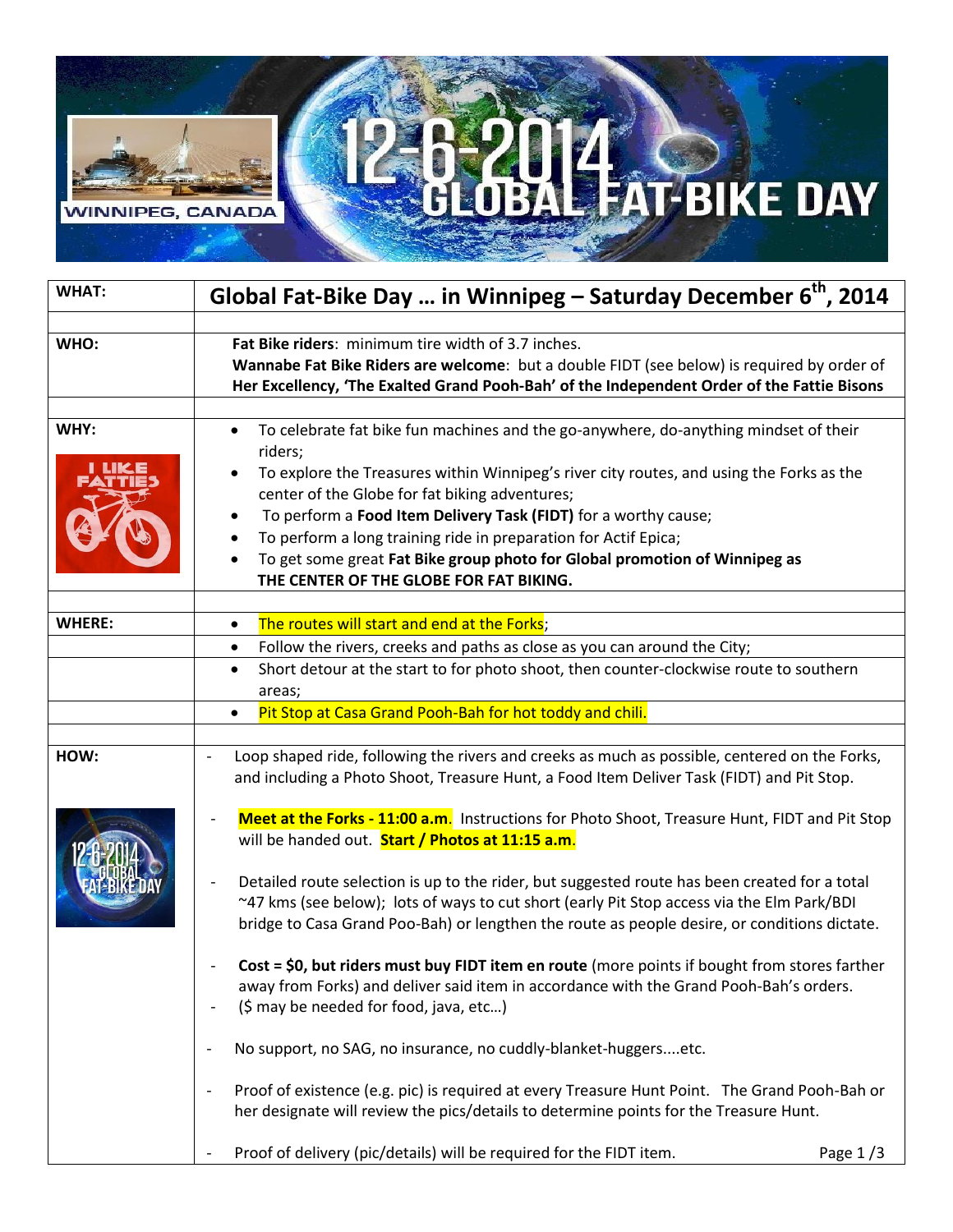| <b>Awards:</b>       | 'The Exalted Grand Pooh-Bah' of the Independent Order of the Fattie Bisons will quiz you to<br>determine your level of compliance with the <b>FatBike credo: roads are too skinny for you!</b> If<br>you pass, you may be awarded a robust CHILI at the Pit Stop a la Casa Grand Poo-Bah.<br>The Exalted Grand Pooh-Bah is known to award extra points to riders for imaginative FIDT<br>items acquired far, far away and delivered with panash to the designated site.<br>Prizes based on point allocation (-10 to +10 scale on each Treasure Hunt item)<br>Jurisdiction of The Exalted Grand Pooh-Bah is final and conclusive (arguing is fruitlessand<br>likely embarrassing to all true fat bikers!). |
|----------------------|-----------------------------------------------------------------------------------------------------------------------------------------------------------------------------------------------------------------------------------------------------------------------------------------------------------------------------------------------------------------------------------------------------------------------------------------------------------------------------------------------------------------------------------------------------------------------------------------------------------------------------------------------------------------------------------------------------------|
|                      | Global Fat-Bike Day - Saturday, Dec. 6 <sup>th</sup> , 2014.                                                                                                                                                                                                                                                                                                                                                                                                                                                                                                                                                                                                                                              |
| WHEN:                |                                                                                                                                                                                                                                                                                                                                                                                                                                                                                                                                                                                                                                                                                                           |
|                      | Meet time: 11:00 a.m. at the Forks                                                                                                                                                                                                                                                                                                                                                                                                                                                                                                                                                                                                                                                                        |
|                      | Start time: 11:15 a.m. with group Photo Shoot by the Canadian Human Right Museum.                                                                                                                                                                                                                                                                                                                                                                                                                                                                                                                                                                                                                         |
|                      | Finish Time: around 3:00 p.m. at the Forks if you ride it all - earlier if cut it short - later if you<br>ride more or if you indulge too much at the Casa Grand Poo-Bah Pit Stop(s).                                                                                                                                                                                                                                                                                                                                                                                                                                                                                                                     |
|                      |                                                                                                                                                                                                                                                                                                                                                                                                                                                                                                                                                                                                                                                                                                           |
| <b>OTHER STUFF:</b>  |                                                                                                                                                                                                                                                                                                                                                                                                                                                                                                                                                                                                                                                                                                           |
|                      | 1. Wear a helmet, knucklehead!<br>2. Bailing out? Who ya' gonna call?<br>3. No SAG wagon, feed stations, or hot toddies to cuddle up to. Be prepared!<br>4. Bring cash for food, java and bribes.<br>5. Use your car at the Forks to re-supply dry clothes, or google Sally-Anne!<br>Happiness is warm tootsies! Big boots are worth it!<br>6.<br>7. Have capacity in your bags for FIDT delivery items.<br>8. No insurance. Nothing! Nadda!<br><b>Everything is done at your own risk.</b> Including breathing!<br>9.<br>10. No commissaires. Time yourself, if you must.<br>11. Being a Grinch is a synch; being an Elf is hard work!                                                                   |
|                      |                                                                                                                                                                                                                                                                                                                                                                                                                                                                                                                                                                                                                                                                                                           |
| <b>Route Maps</b>    | <b>GFBD Route, with Pit Stop</b><br>http://ridewithgps.com/routes/6530194                                                                                                                                                                                                                                                                                                                                                                                                                                                                                                                                                                                                                                 |
|                      |                                                                                                                                                                                                                                                                                                                                                                                                                                                                                                                                                                                                                                                                                                           |
| <b>Pit Stop:</b>     | By invitation of 'The Exalted Grand Pooh-Bah' and her Fattie Bison Herd                                                                                                                                                                                                                                                                                                                                                                                                                                                                                                                                                                                                                                   |
| Casa                 | <b>Location Hint:</b>                                                                                                                                                                                                                                                                                                                                                                                                                                                                                                                                                                                                                                                                                     |
| <b>Grand Poo-Bah</b> | On Kingston Crescent between the Elm Park/BDI Bridge and St Vital Bridge                                                                                                                                                                                                                                                                                                                                                                                                                                                                                                                                                                                                                                  |
|                      | The bearer of aforesaid proof of Treasure existence and FIDT delivery is hereby invited to<br>Casa Grand Pooh-Bah for, chili, toddie and toastie.                                                                                                                                                                                                                                                                                                                                                                                                                                                                                                                                                         |
|                      |                                                                                                                                                                                                                                                                                                                                                                                                                                                                                                                                                                                                                                                                                                           |
|                      | ** RSVP and/or get directions during the ride from 'Fred' (alias Fat Tom K) or Fat Jason**                                                                                                                                                                                                                                                                                                                                                                                                                                                                                                                                                                                                                |
|                      | Page 2 / 3                                                                                                                                                                                                                                                                                                                                                                                                                                                                                                                                                                                                                                                                                                |